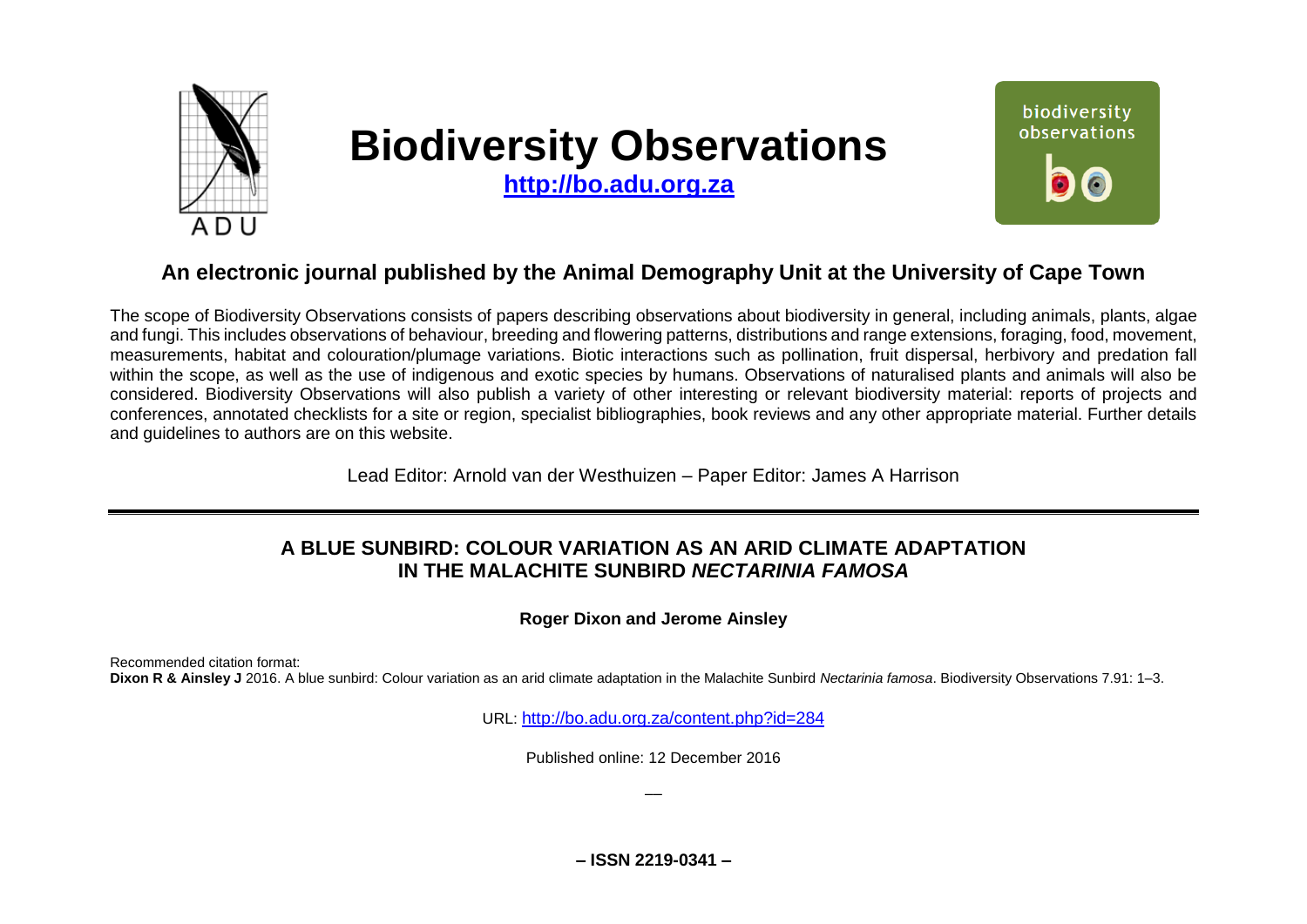

#### **PLUMAGE**

#### **A BLUE SUNBIRD: COLOUR VARIATION AS A POSSIBLE ARID CLIMATE ADAPTATION IN THE MALACHITE SUNBIRD** *NECTARINIA FAMOSA*

*Roger Dixon<sup>1</sup> \* and Jerome Ainsley<sup>2</sup>*

<sup>1</sup>University of Pretoria <sup>2</sup>Animal Demography Unit, Department of Biological Sciences, University of Cape Town, Rondebosch, 7701 South Africa \*Corresponding author: [roger.dixon@up.ac.za](mailto:roger.dixon@up.ac.za)

On 3 November 2015, while atlasing pentad 2850\_1645 between Port Nolloth and Alexander Bay in the Richtersveld, Northern Cape, South Africa, we observed, in a dense succulent thicket, a glossy blueplumaged bird which we at first thought was a Cape Glossy Starling *Lamprotornis nitens* (Fig. 1). After some observation, we saw that this blue bird was accompanied by a sunbird with dark brown dorsal plumage and a white belly (Fig. 2). The blue bird was then seen to be a sunbird as well. No matter which way it turned, clambering through the dense scrub, no green was observed, only a deep, royal blue (Fig. 1). The blue bird was identified as a male Malachite Sunbird *Nectarinia famosa*, with aberrant plumage, and the second bird as a female of the same species.

This observation started a chain of thought into why the normal bright metallic green plumage had become blue. *N. famosa* males are typically metallic green; however, in the Western Cape they often have some blue plumage on their wings (personal observations). We have not been able to find any reference to *N. famosa* with blue plumage in the literature, and it appears to be assumed that any blue is due to the angle of incident light striking melanin granules in the feathers. For this species there are a number of photographs (via Google search) which



*Figure 1. Blue-plumaged* Nectarinia famosa *in a succulent thicket. No trace of green plumage was seen, no matter the orientation of the bird.*

show some blue in the plumage, to varying degrees, usually on the lower belly and wings, but also extending up toward the neck. An example of a bird with some apparent blue in the plumage, from Elgin Valley in the Western Cape, can be found within the BirdPix section of the ADU Virtual Museum: [http://vmus.adu.org.za/?vm=BirdPix-32524.](http://vmus.adu.org.za/?vm=BirdPix-32524)

Some physical differences have been recorded between *N. famosa* from Western Cape and Eastern Cape, and the Drakensberg, with a significant difference in mean tail length (shorter in the Western Cape;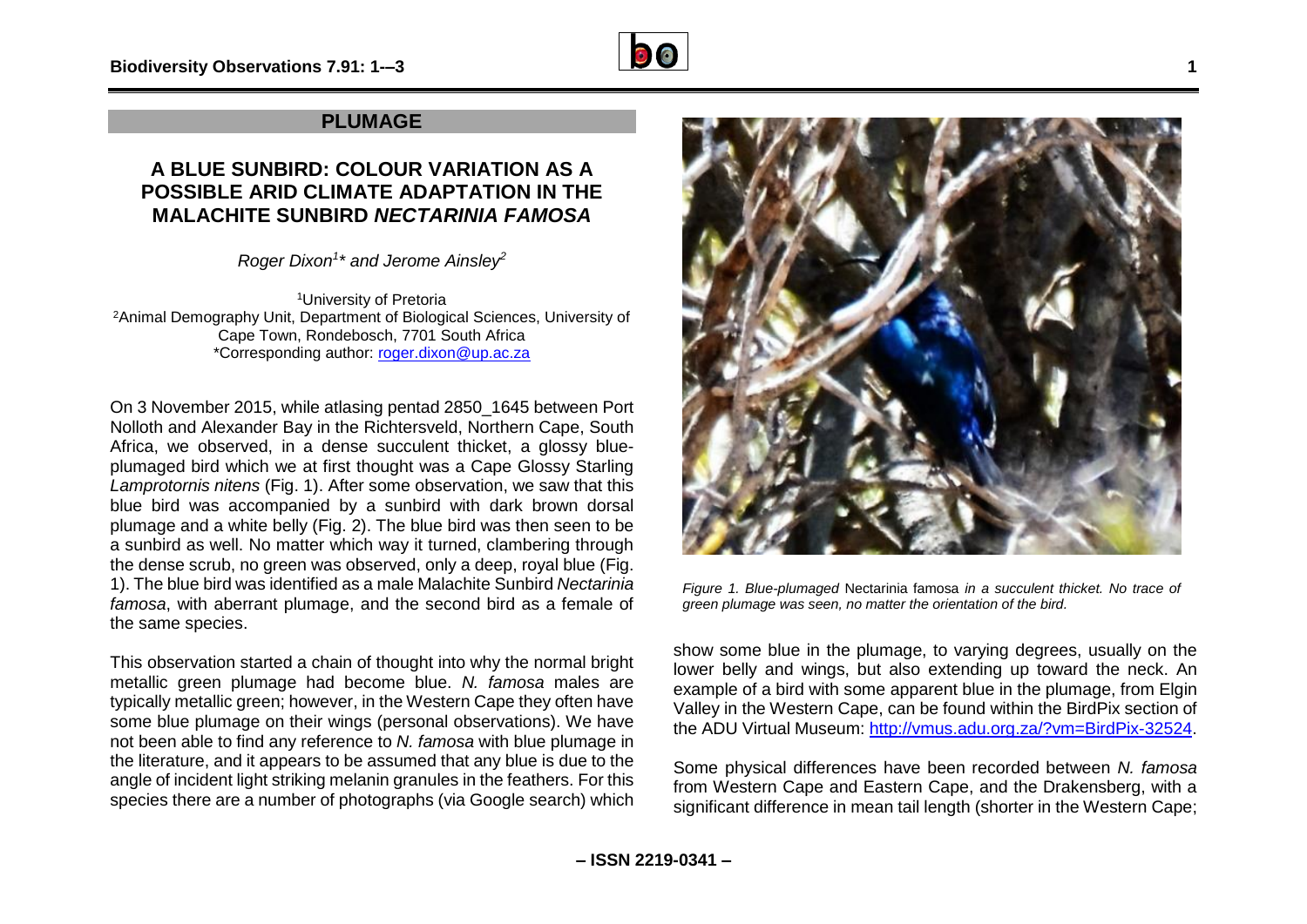

de Swardt et al. 2003). The physical differences correlate with altitudinal differences, and thus environmental conditions.

Blue metallic plumage is found in some other members of *Nectarinia*, with the Scarlet-tufted Malachite Sunbird *Nectarinia johnstoni dartmouthi,* from the Virunga and Ruwenzori mountains, the closest in appearance and plumage colours to our Richtersveld example. *N. j. dartmouthi* is described as a long-winged, short-billed race with bluishgreen metallic plumage in males and dark brown females (Williams 1951). It is similar in appearance to *N. famosa*.

In an electron microscope study of the iridescent feathers of several sunbirds, Durrer & Villiger (1962) found that the thickness and spacing of melanin plates determined the color of the reflected light, and could account for differences in metallic colours between species. McNaught & Owens (2002) found that interspecific variation in plumage coloration was associated with variation in light environments, with significant associations between patterns of habitat use and interspecific variation in values of both hue and brightness.

Melanin primarily functions to absorb incoherently scattered white light from feather barbs. Melanin density affects the brightness of individual birds (Shawkey & Hill 2006). Changes in distribution of pigments within feathers can cause major changes in colour display (Shawkey et al. 2006a). The iridescence of feathers is due to the ordering of the melanin granules into a dense layer along the edges of barbules of feathers (Shawkey et al. 2006b).

In satin bowerbirds, olive-green juveniles change to blue when moulting into adult plumage, and this is possibly because the olivegreen colour is caused by a combination of blue-producing melanin in the barbules and yellow carotenoid pigments in the barb (Doucet et al 2006). The layer of melanin in the barbules is thick and absorbs most



*Figure 2. Female* Nectarinia famosa*, with very dark dorsal plumage and white underparts.*

of the light reaching it. Melanins absorb a large amount of light, two to three times as much as carotenoids (Sarna & Schwartz, 1998), and release it as heat. The green of a normal Malachite Sunbird is produced by a similar combination of yellow carotenoid pigment in the spongy cortex of the barb and melanin granules. If melanin is more densely packed in the barbules and prevents light from reaching the yellow pigment in the spongy cortex of the barb, the feathers appear blue.

Studies by various authors (e.g. Ward et al. 2002; Delhey et al. 2010) have shown that, in addition to ornamental functions, melanins – and especially eumelanins – provide structural support to feathers. Inclusion of melanin granules increases the thickness as well as the hardness of keratin. This results in increased resistance to mechanical damage from wear or activity of microorganisms. In an arid desert